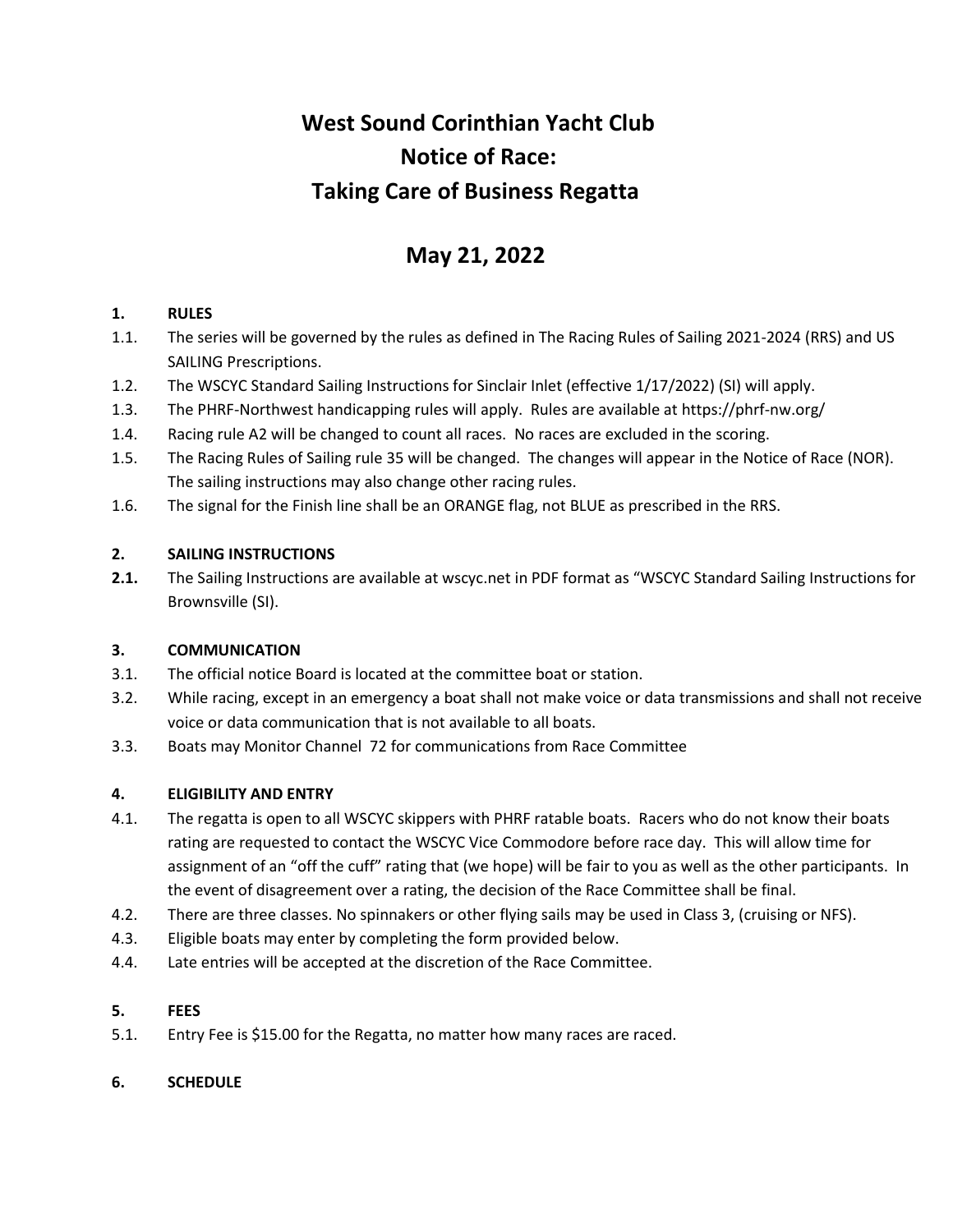- 6.1. Registration: Boats may enter the event by registering online at wscyc.net prior to 8AM on May 21, 2022
- 6.2. Date of racing: Saturday, May 21, 2022 from 8:30 to 9:30 a.m.
- 6.3. There will be one start for each race of the regatta. (All classes start together).
- 6.4. Number of races: Three (3). A minimum of one (1) completed race constitutes a regatta.
- 6.5. The scheduled time of the first warning signal for the race is 9:55 a.m. The warning signal for the race following shall be at least 10 minutes after the last boat finishes or the expiration of the time limit.

#### **7. EQUIPMENT INSPECTION**

7.1. Each boat shall have a valid PHRF-NW rating certificate or shall obtain an "off the cuff" rating as described in NOR rule 4.1.

#### **8. VENUE**

- 8.1. The race will be held in Burke Bay near Brownsville, University Point, Battle Point, and Agate Pass. The start is adjacent to the Brownsville Marina breakwater.
- 8.2. The SI shows the location of the racing areas.

#### **9. THE COURSES**

9.1. The courses are given in the SI. Lengths of courses range from 2 to 8 miles.

#### **10. SCORING**

- 10.1. There are no excluded races.
- 10.2. Points are awarded as defined in the Standard Sailing Instructions for Sinclair Inlet Races.
- 10.3. One race is required to be competed to constitute the series.

#### **11. TIME LIMIT**

11.1. The time limit for the first boat in each race is 2 hours. Boats failing to finish within 2 % hours will be scored Did Not Finish (DNF) without a hearing.

#### **12. RISK STATEMENT**

**12.1.** RRS 3 states: "The responsibility for a boat's decision to participate in a race or to continue to race is hers alone." By participating in this event each competitor agrees and acknowledges that sailing is a potentially dangerous activity with inherent risks. These risks include strong winds and rough seas, sudden changes in weather, failure of equipment, boat handling errors, poor seamanship by other boats, loss of balance on an unstable platform and fatigue resulting in increased risk of injury. **Inherent in the sport of sailing is the risk of permanent, catastrophic injury or death by drowing, trauma, hypothermia or other causes.** The organizing authority will not accept any liability for material damage or personal injury or death sustained in conjunction with or prior to, during or after the race.

#### **13. INSURANCE**

13.1. Each participating boat shall be insured with valid third-party liability insurance.

#### **14. PRIZES**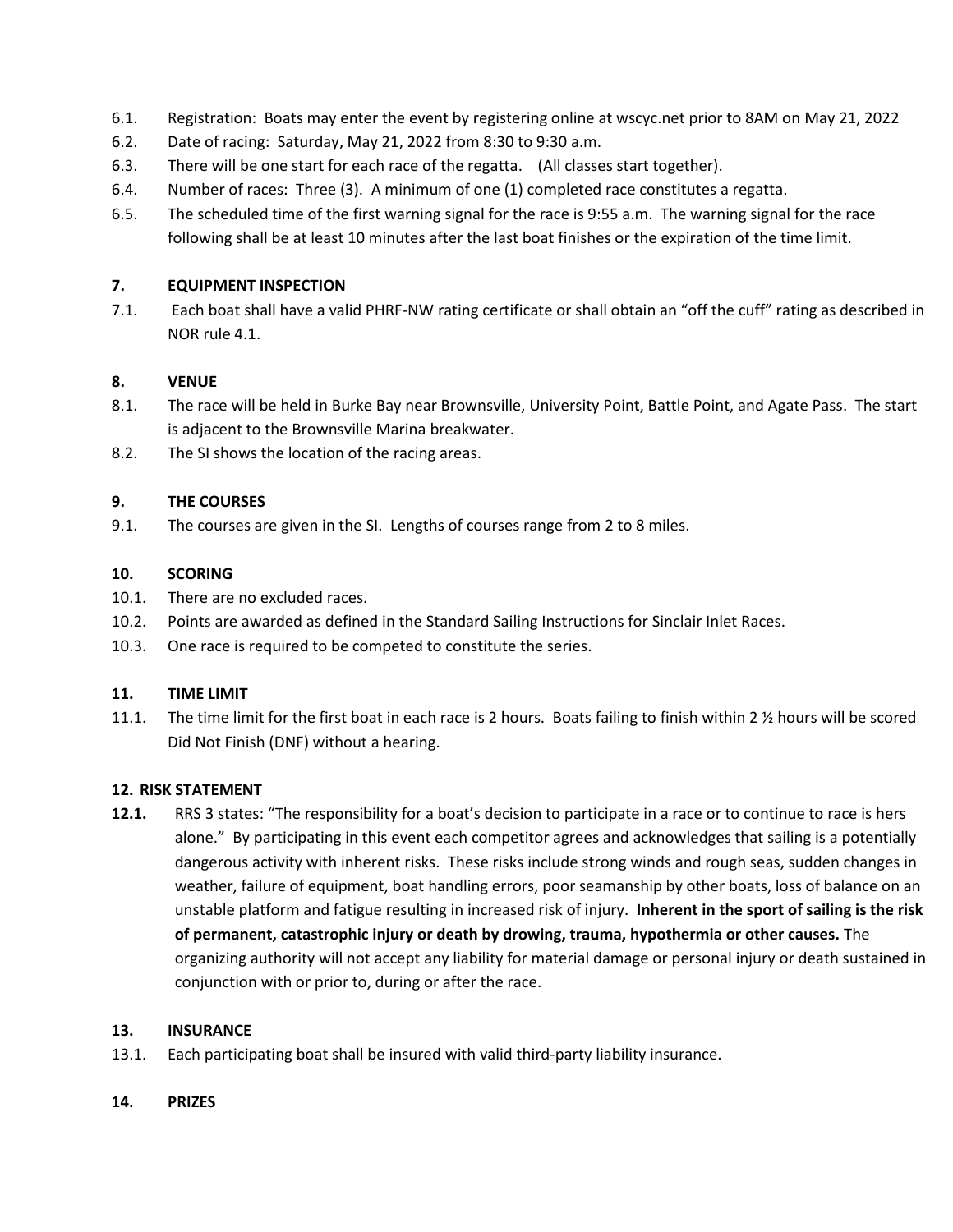- 14.1. The winner of the regatta will be awarded the Un‐Cup perpetual trophy to hold for the year.
- 14.2. Prizes will be awarded up to the third place for each division based on the number of entries. The number of prizes is determined by dividing the number of entries by 2 and rounding down. For example, if there are 5 entries in a division there will be a prize for first and second place.